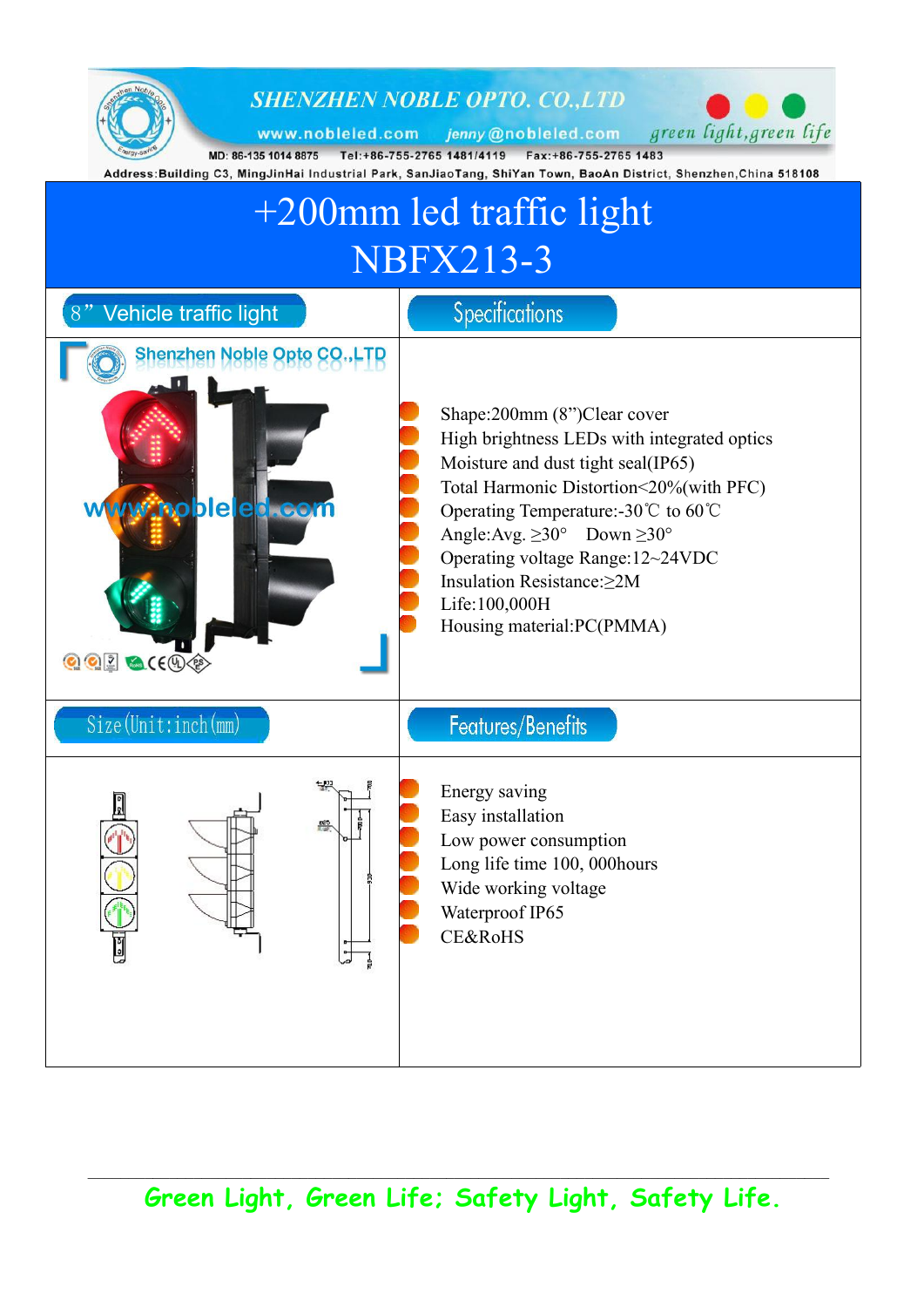

| <b>Characteristics</b> |                            |                     |                        |              |                                         |                         |                                           |
|------------------------|----------------------------|---------------------|------------------------|--------------|-----------------------------------------|-------------------------|-------------------------------------------|
| Model<br>Number        | <b>Size</b><br>(mm)        | Color               | Voltage                | <b>LEDs</b>  | Typical<br>Wattage at<br>$25^{\circ}$ C | Luminance<br>$(cd/m^2)$ | Typical<br>Dominant<br>Wavelength<br>(nm) |
| <b>NBFX213-3</b>       | 200                        | Red                 | 12-24VDC<br>100~277VAC | 36s          | <3                                      | >4000                   | $625 \pm 5$                               |
|                        | 200                        | Yellow              | 12-24VDC<br>100~277VAC | 36s          | $\leq$ 3                                | >4000                   | $590 \pm 5$                               |
|                        | <b>200</b>                 | Green               | 12-24VDC<br>100~277VAC | 36s          | <3                                      | >4000                   | $505 \pm 2$                               |
|                        |                            |                     |                        |              |                                         |                         |                                           |
| Gather to pack:        |                            |                     |                        |              |                                         |                         |                                           |
| Model                  | <b>Housing</b><br>Material | Dim.of Outer Carton |                        | Quantity/CTN | G.W/CTN                                 | N.W/CTN                 | Packing                                   |
| <b>NBFX213-3</b>       | PC                         |                     | 890*330*250mm          |              | $7.01$ kgs                              | $6.07$ <sub>kgs</sub>   | Carton                                    |

\_\_\_\_\_\_\_\_\_\_\_\_\_\_\_\_\_\_\_\_\_\_\_\_\_\_\_\_\_\_\_\_\_\_\_\_\_\_\_\_\_\_\_\_\_\_\_\_\_\_\_\_\_\_\_\_\_\_\_\_\_\_\_\_\_\_\_\_\_\_\_\_\_\_\_\_\_\_\_\_\_\_\_\_\_\_\_\_\_\_\_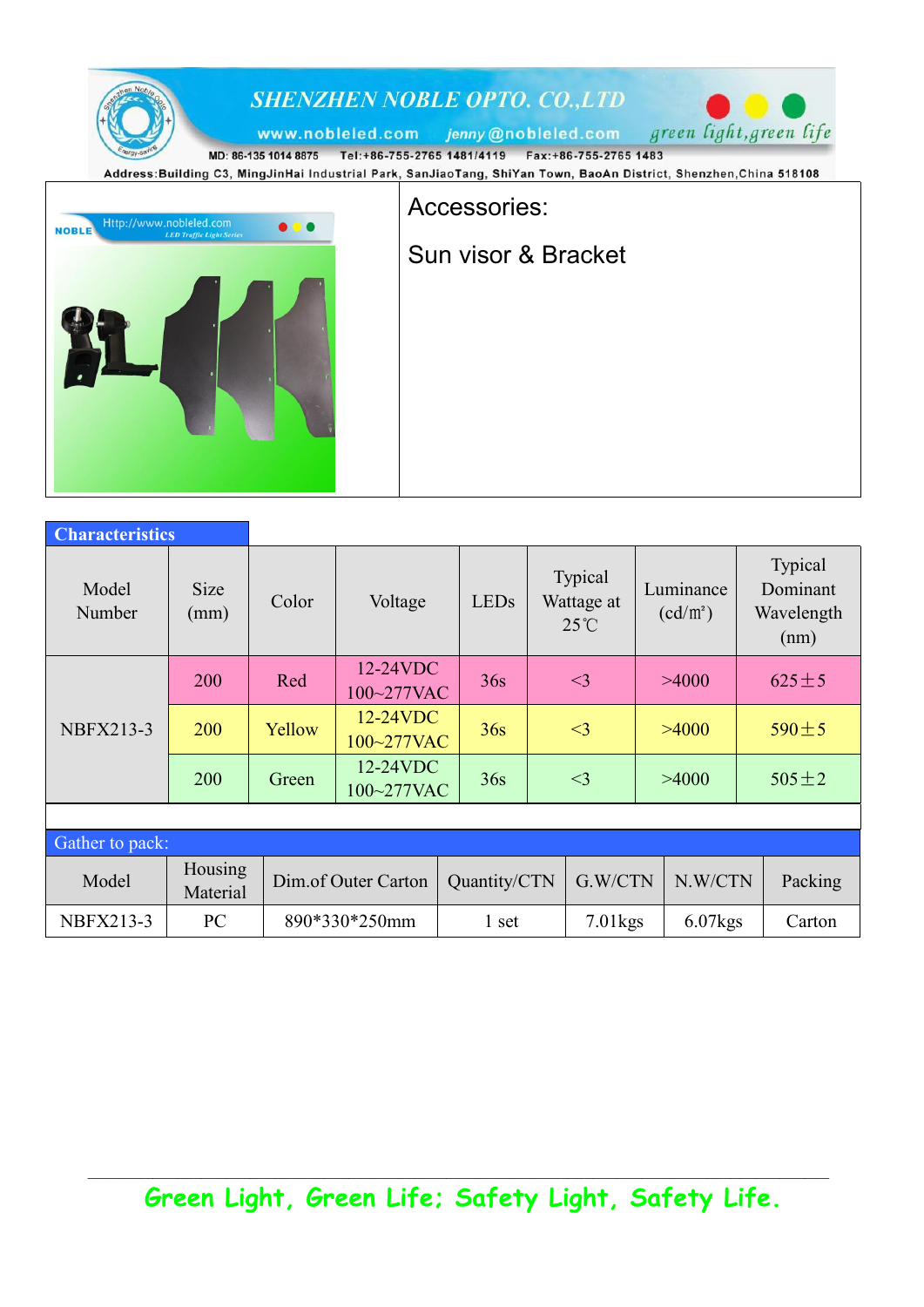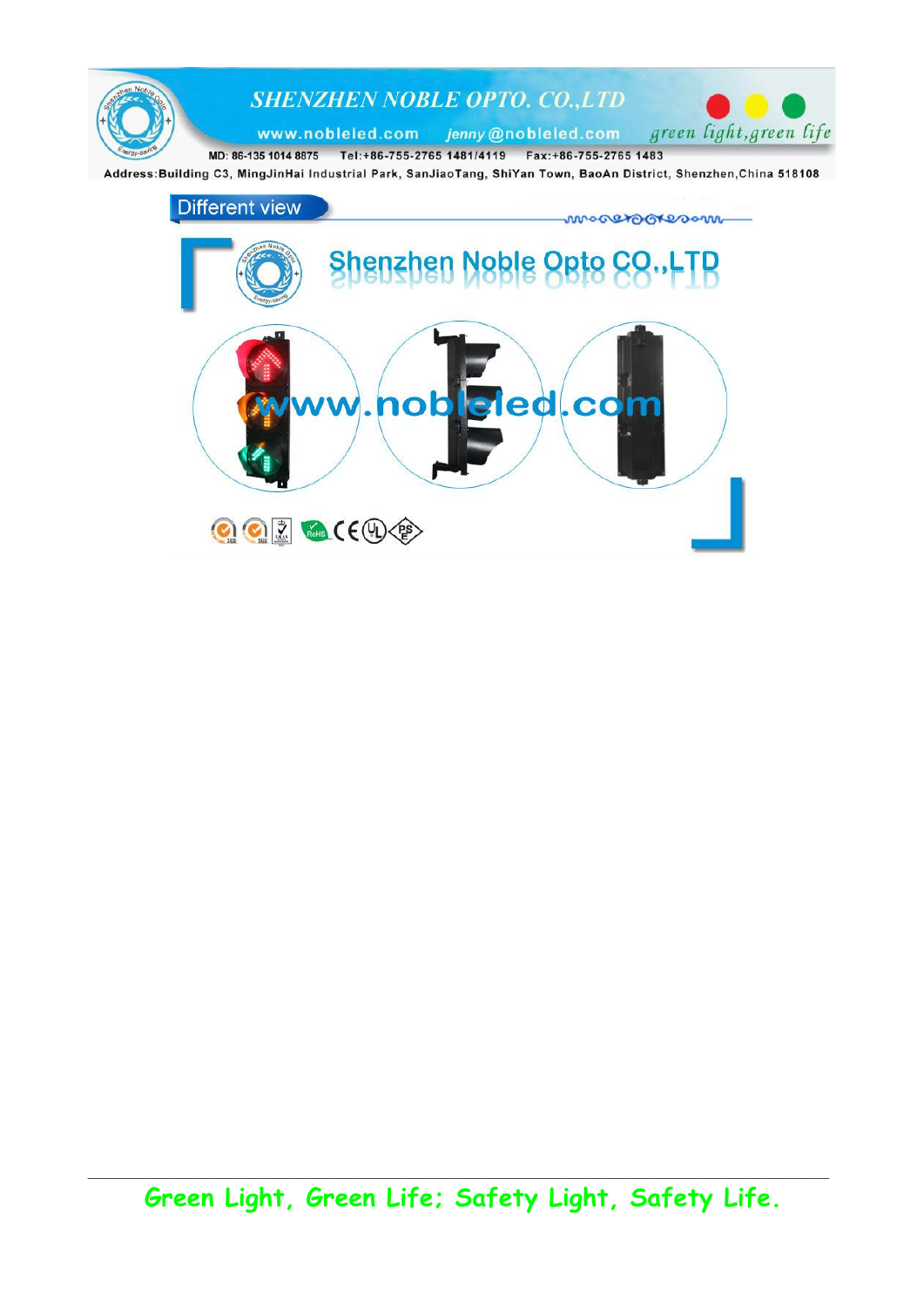

## *Installation Instruction*

**1).** Install the shield: Confirming the installing direction of the traffic signal light.

Fixing the aluminum shield to the traffic signal panel

with four nails of M4\*6 standards

- **2).** Hole position:
- Step1: Drilling three holes with Ø15 millimeter Diameter, refer to the left installation diagram

Step2: Height: The traffic core will be fixed to the pole with 2.5M height (the distance between





## **Green Light, Green Life; Safety Light**